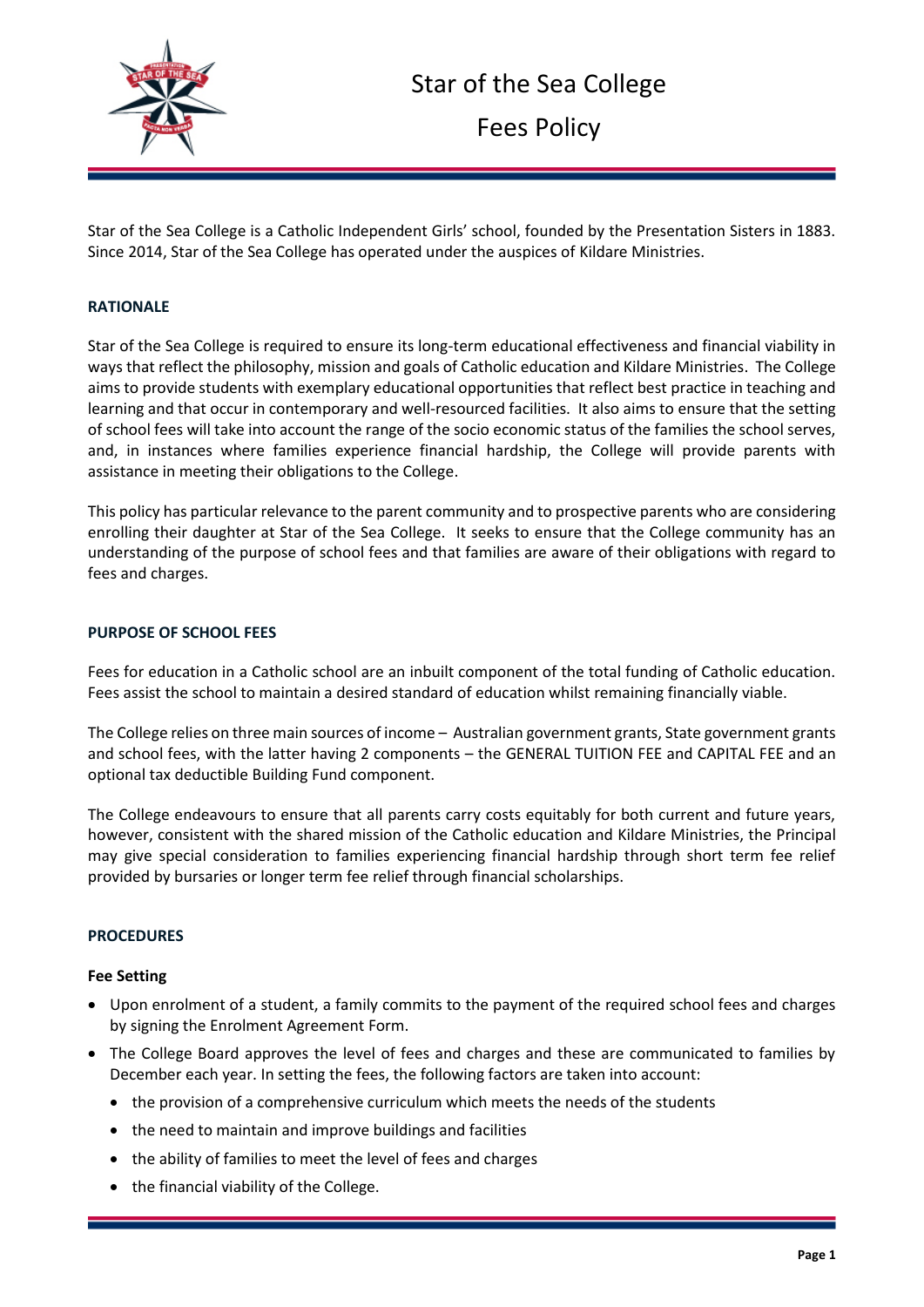

Fees Policy

- In December each year, families are emailed a Fee Pack which includes the College Fee Procedure and Fee Schedule for the following year, along with a Navigation Guide to access the online community portal. Families are required to select and agree to a fee payment option on the portal.
- The College fees are published on the College website.

## **Fee Billing**

- In February, the Business Office will forward an annual fee statement to each family, which will include an optional tax-deductible building fund donation and an optional tax-deductible Bursary donation.
- A separate account will be sent for the optional Co-curricular Programs, and any non-compulsory events and excursions.

## **Fee Collection**

- The College has a responsibility to the wider school community to make every reasonable effort to collect fees. These efforts will include offers of various payment arrangements, including additional time.
- Full school fees are payable whether teaching and learning occurs onsite or remotely.
- A limited number of Bursaries are available for those who are suffering short term financial hardship. Families are encouraged to contact the Principal or Business Manager to discuss difficulty in payment of their fees and charges and to ascertain if they are eligible for this short term or longer term assistance. The Bursary Committee will oversee this process.

#### **Late Fees**

Parents/Guardians who fail to contact the Finance Office, when fee instalments fall due will incur a late fee. This late fee is charged at the end of the cycle for missed payments, being \$50 for quarterly and \$20 for monthly instalments.

#### **Recovery of Outstanding Debts**

Penalties apply for accounts in arrears. If an account is in arrears, the College will make contact by letter, email and/or telephone, reminding families of their obligations. If there is no satisfactory response to reminders for payment, or where there is no evidence of hardship and special circumstances cannot be substantiated, the College may:

- notify parents that the student may not be able to participate in extra-curricular activities that incur a levy
- engage a third party external Collection Agency to recover the costs
- consider options for ongoing enrolment of student/s at Star of the Sea College

To avoid this outcome, families are urged to consult with the Principal or the Business Manager.

As a last resort, failure on the part of the College or an external Collection Agency to achieve a satisfactory outcome may lead to the College pursuing legal action. In instances where the College engages an external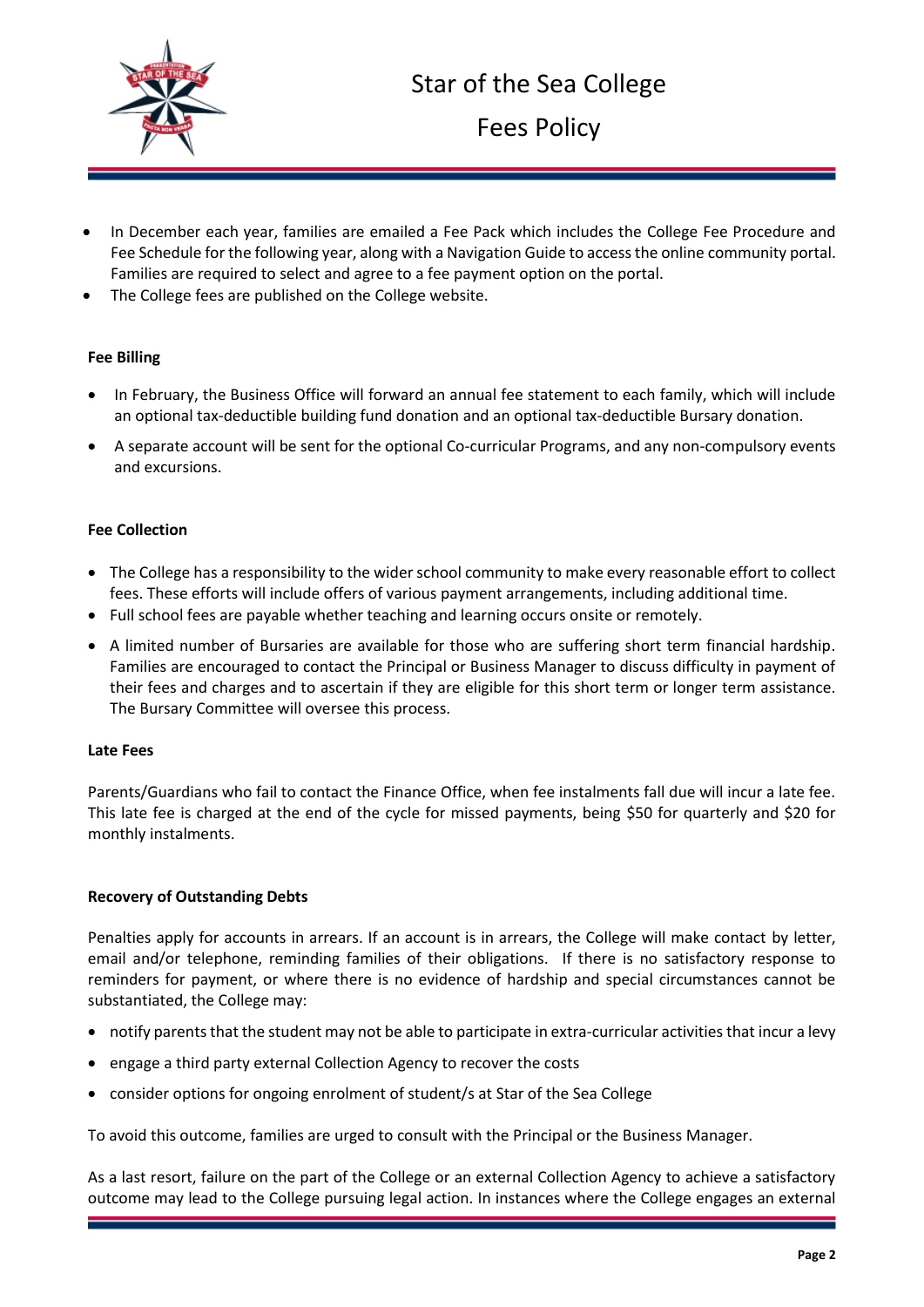

# Star of the Sea College

Fees Policy

Collection Agency or takes legal action, families will be liable for contingency fees, i.e. collection costs, commissions and the fees and charges of a solicitor.

New enrolments will not be accepted from families who have fees in arrears and who have not entered into an arrangement with the Business Manager.

## **Parental Liability**

At the time of acceptance of enrolment, a student's parent(s) or guardian(s) sign the Enrolment Agreement that incorporates obligations and agreements about the payment of fees.

In a two parent/guardian household, the College expects and requests both parents/guardians to sign the Enrolment Agreement.

Where there is more than one applicant, both signatories to the Enrolment Agreement will be equally responsible jointly and severally for the timely payment of College fees and any other charges regardless of any changes in their circumstances now or in the future.

The College may at times enter into a Fee Variation Agreement with either party or third party, but in doing so, does not relinquish, diminish, or alter in any way that the College may exercise its rights to pursue either party for any outstanding school fees, costs, contingency fees, interest etc, from either party regardless of any payments that have been paid by either party or any third party.

#### **Family Law matters**

The Family Law Act is not an act concerned with education, but sometimes matters arising under the Act can impinge on the relationship between the College and its students and/or parents.

Subject to Family Court Orders, both parents have equal parental responsibility in respect of a child. Parents who have joint responsibility can participate equally in all aspects of College life. The College does not take sides in a dispute between parents, nor does it try to settle family disputes over fee payment. The College regards both parents as jointly and severally liable for fees and continuesto send one account.

Parenting orders come under three headings:

- Residence Order
- Contact Order
- Specific Issues Order

When faced with a dispute, the College must ask for a copy of the court order and whether a "parenting plan" exits. If a court order specifies a particular school fee payment arrangement, the College will adjust payment responsibilities in accordance with court orders.

#### **Period of Absence from the College**

Fee reduction will not be provided for student absence from the College or when there has been some